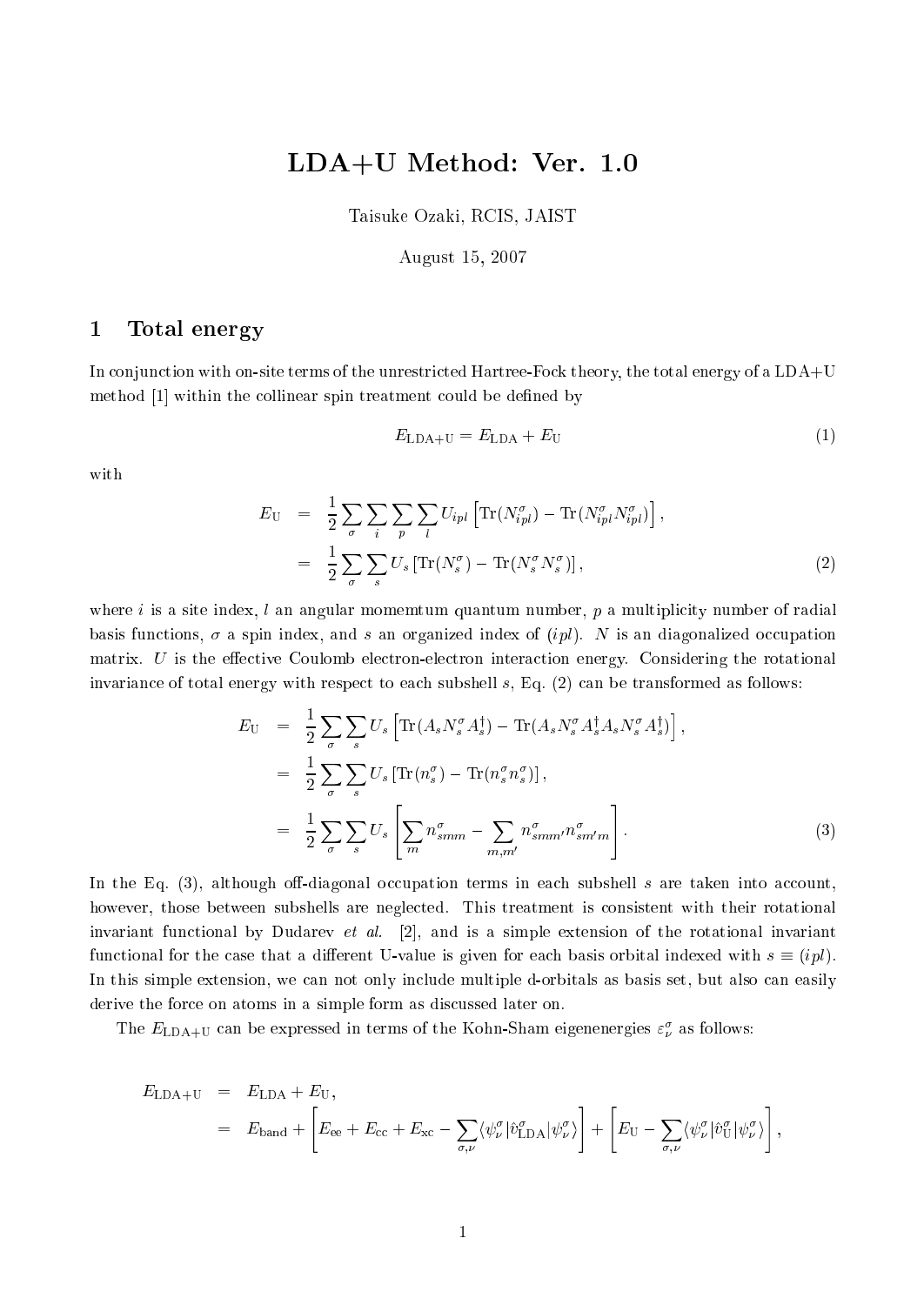$$
= E_{\text{band}} + \Delta E_{\text{LDA}} + \frac{1}{2} \sum_{\sigma} \sum_{s} U_s \sum_{m,m'} n_{smm'}^{\sigma} n_{sm'm}^{\sigma},
$$
  

$$
= E_{\text{band}} + \Delta E_{\text{LDA}} + \Delta E_{\text{U}},
$$
 (4)

where  $\Delta E_{\text{LDA}}$  and  $\Delta E_{\text{U}}$  are the double couting corrections of LDA- and U-energies, respectively.

### 2 Occupation number

The occupation number  $n$  may be defined by

$$
n^{\sigma}_{smm'} = \sum_{\nu} f_{\nu} \langle \psi^{\sigma}_{\nu} | \hat{n}^{\sigma}_{smm'} | \psi^{\sigma}_{\nu} \rangle, \tag{5}
$$

where, to count the occupation number  $n$ , we define three occupation number operators given by on-site

$$
\hat{n}_{smm'}^{\sigma} = |s\tilde{m}\sigma\rangle\langle s\tilde{m'}\sigma|,\tag{6}
$$

full

$$
\hat{n}^{\sigma}_{smm'} = |sm\sigma\rangle\langle sm'\sigma|,\tag{7}
$$

dual

$$
\hat{n}^{\sigma}_{smm'} = \frac{1}{2} \left( |s\tilde{m}\sigma\rangle\langle sm'\sigma| + |sm\sigma\rangle\langle s\tilde{m'}\sigma| \right),\tag{8}
$$

where  $\ket{s\tilde{m}\sigma}$  is the dual orbital of a original non-orthogonal basis orbital  $\ket{sm\sigma}$ , and is defined by

$$
|s\tilde{m}\sigma\rangle = \sum_{s'm'} S_{sm,s'm'}^{-1} |s'm'\sigma\rangle \tag{9}
$$

with the overlap matrix S between non-orthogonal basis orbitals. Then, the following bi-orthogonal relation is verified:

$$
\langle s\tilde{m}\sigma|s'm'\sigma\rangle = \delta_{sm\sigma,s'm'\sigma'}.\tag{10}
$$

The on-site and full occupation number operators have been proposed by Eschrig et al. [3] and Pickett  $et\ al.$  [4], respectively. It is noted that these definitions do not satisfy a sum rule that the trace of the occupation number matrix is equivalent to the total number of electrons, while only the dual occupation number operator fulfills the sum rule as follows:

$$
\sum_{\sigma} \text{Tr}(n^{\sigma}) = \sum_{\sigma} \frac{1}{2} \{ \text{Tr}(S\rho^{\sigma}) + \text{Tr}(\rho^{\sigma} S) \} = N_{\text{ele}}, \tag{11}
$$

where  $\rho^{\scriptscriptstyle\textrm{v}}$  is the density matrix defined by

$$
\rho_{sm,s'm'}^{\sigma} = \sum_{\nu} f_{\nu} \langle \psi_{\nu}^{\sigma} | \hat{\rho}_{sm,s'm'}^{\sigma} | \psi_{\nu}^{\sigma} \rangle,
$$
  

$$
= \sum_{\nu} f_{\nu} c_{sm}^{\sigma,*} c_{s'm'}^{\sigma}
$$
(12)

with a density operator:

$$
\hat{\rho}_{sm,s'm'}^{\sigma} = |s\tilde{m}\sigma\rangle\langle s'\tilde{m'}\sigma|.\tag{13}
$$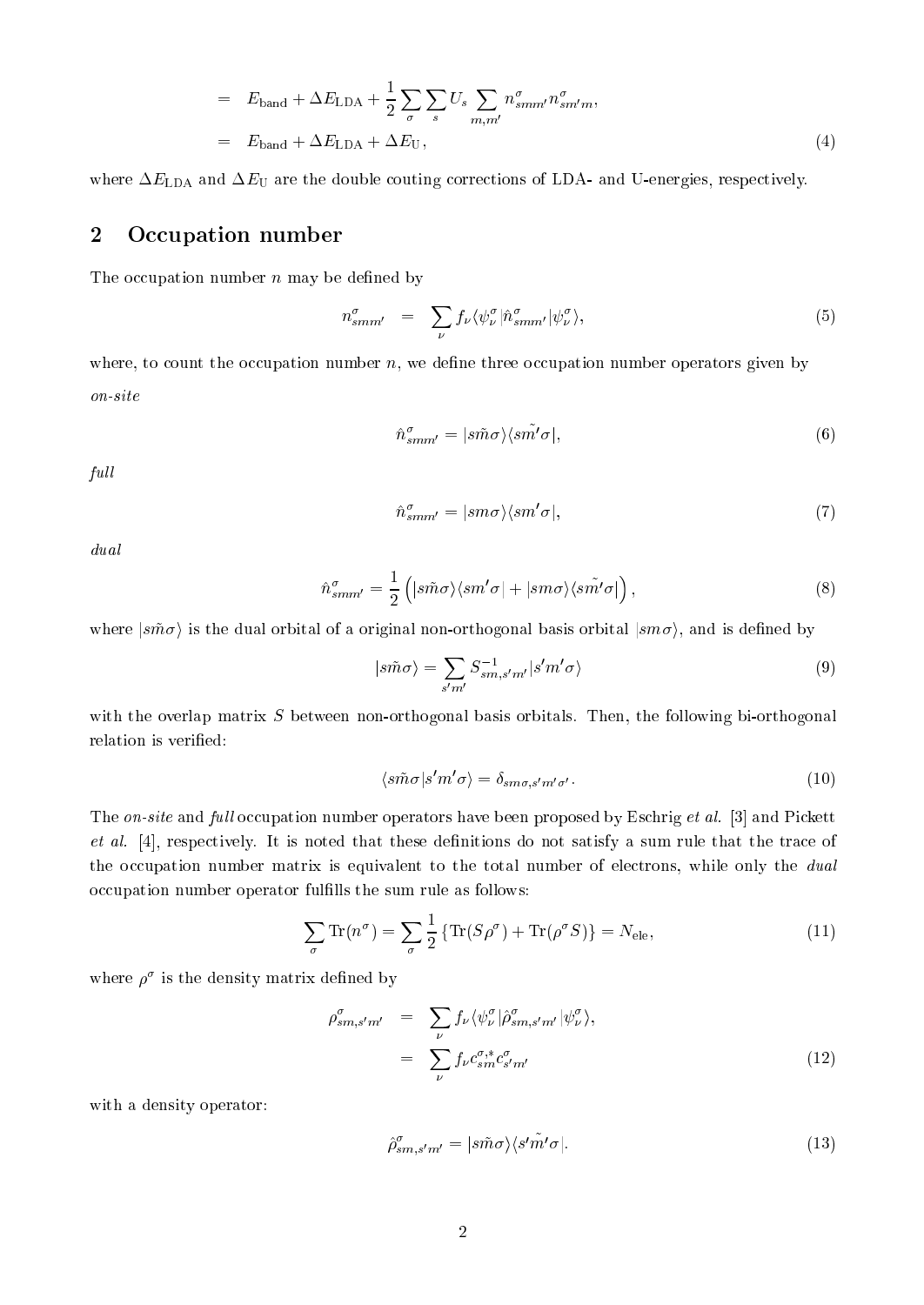The notes limit the discussion to non-Bloch wave functions for simplicity, but the extension is straightforward. For three definition of occupation number operators, on-site, full, and dual, the occupation numbers are given by

on-site

$$
n_{smm'}^{\sigma} = \rho_{s m, s m'}^{\sigma},\tag{14}
$$

 $full$ 

$$
n_{smm'}^{\sigma} = \sum_{tn, t'n'} \rho_{tn, t'n'}^{\sigma} S_{tn, sm} S_{sm', t'n'}, \qquad (15)
$$

dual

$$
n_{smm'}^{\sigma} = \frac{1}{2} \sum_{tn} \left\{ S_{sm',tn} \rho_{tn,sm}^{\sigma} + \rho_{sm',tn}^{\sigma} S_{tn,sm} \right\}.
$$
 (16)

# 3 Effective potential

The derivative of the total energy Eq. (1) with respect to LCAO coefficient  $c_{\nu,tn}^*$  is given by

$$
\frac{\partial E_{\text{LDA+U}}}{\partial c_{\nu,tn}^{\sigma,*}} = \frac{\partial E_{\text{LDA}}}{\partial c_{\nu,tn}^{\sigma,*}} + \frac{\partial E_{\text{U}}}{\partial c_{\nu,tn}^{\sigma,*}},
$$
\n
$$
= \frac{\partial E_{\text{LDA}}}{\partial c_{\nu,tn}^{\sigma,*}} + \sum_{smm'} \frac{\partial E_{\text{U}}}{\partial n_{smm'}^{\sigma}} \frac{\partial n_{smm'}^{\sigma}}{\partial c_{\nu,tn}^{\sigma,*}}\n\n= \frac{\partial E_{\text{LDA}}}{\partial c_{\nu,tn}^{\sigma,*}} + \sum_{smm'} U_{s} (\frac{1}{2} \delta_{mm'} - n_{smm'}^{\sigma}) \frac{\partial n_{smm'}^{\sigma}}{\partial c_{\nu,tn}^{\sigma,*}}\n\n= \frac{\partial E_{\text{LDA}}}{\partial c_{\nu,tn}^{\sigma,*}} + \sum_{smm'} v_{\text{U},smm'}^{\sigma} \frac{\partial n_{smm'}^{\sigma}}{\partial c_{\nu,tn}^{\sigma,*}}\n \tag{17}
$$

with

on-site

$$
\frac{\partial n_{s\,mm'}^{\sigma}}{\partial c_{\nu,tn}^{\sigma,*}} = \delta_{st} \delta_{mn} c_{\nu,sm'}^{\sigma} \tag{18}
$$

 $full$ 

$$
\frac{\partial n_{smm'}^{\sigma}}{\partial c_{\nu,tn}^{\sigma,*}} = \sum_{t'n'} S_{tn,sm} S_{sm',t'n'} c_{\nu,t'n'}^{\sigma} \tag{19}
$$

dual

$$
\frac{\partial n_{smm'}^{\sigma}}{\partial c_{\nu,tn}^{\sigma,*}} = \frac{1}{2} \left\{ \delta_{st} \delta_{mn} \sum_{t'n'} S_{sm',t'n'} c_{\nu,t'n'}^{\sigma} + c_{\nu,sm'}^{\sigma} S_{tn,sm} \right\}
$$
(20)

Substituting Eqs.  $(18)-(20)$  for the second term of Eq.  $(17)$ , we see on-site

$$
\sum_{smm'} v_{\text{U,smm'}}^{\sigma} \frac{\partial n_{smm'}^{\sigma}}{\partial c_{\nu,tn}^{\sigma,*}} = \sum_{t'n'} \langle tn\sigma | \left[ \sum_{smm'} | s\tilde{m}\sigma \rangle v_{\text{U,smm'}}^{\sigma} \langle s\tilde{m'}\sigma | \right] | t'n'\sigma \rangle c_{\nu,t'n'}^{\sigma},\tag{21}
$$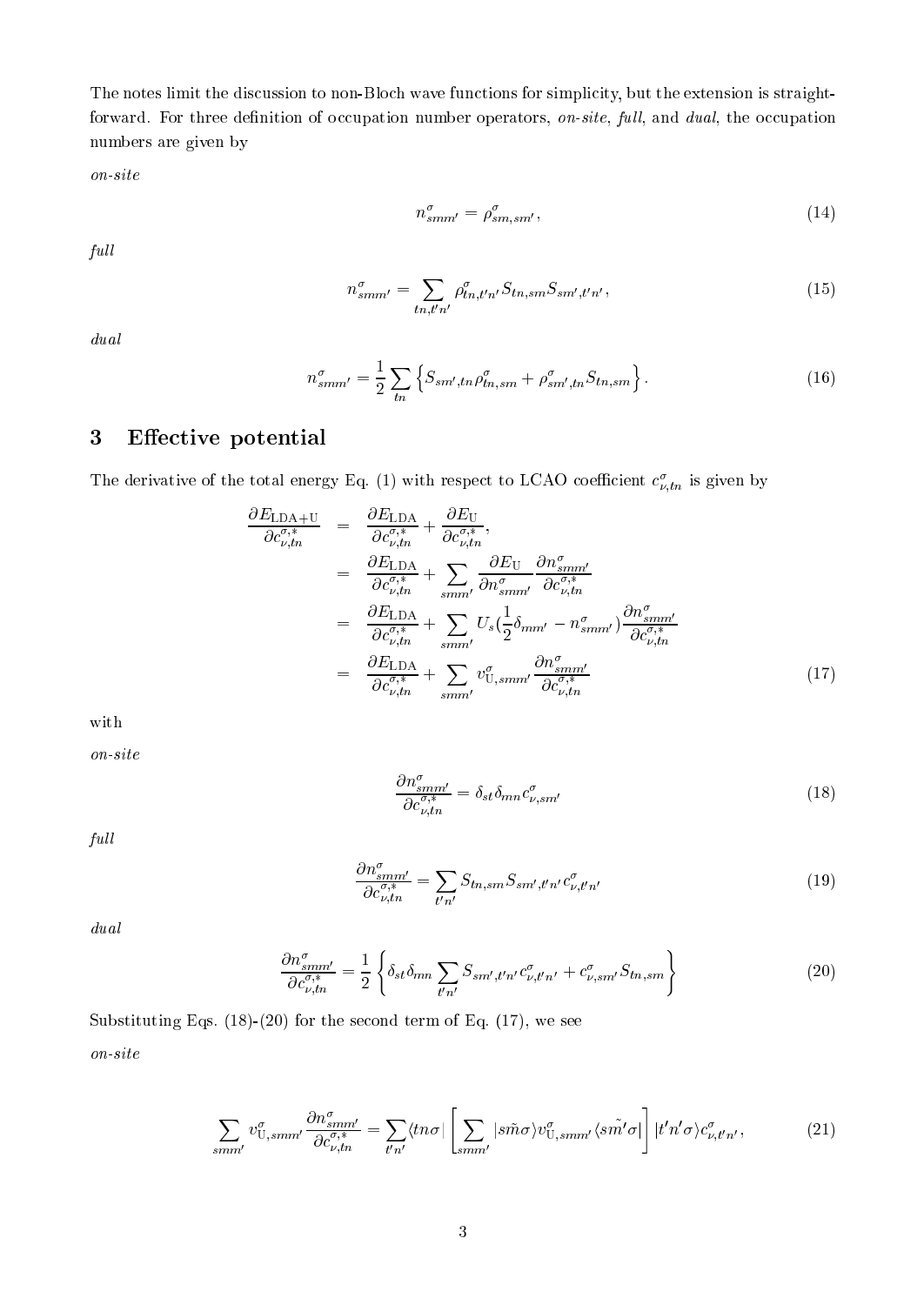$\it full$ 

$$
\sum_{smm'} v_{\mathrm{U,}smm'}^{\sigma} \frac{\partial n_{smm'}^{\sigma}}{\partial c_{\nu,tn}^{\sigma,*}} = \sum_{t'n'} \langle tn\sigma | \left[ \sum_{smm'} | sm\sigma \rangle v_{\mathrm{U,}smm'}^{\sigma} \langle sm'\sigma | \right] | t'n'\sigma \rangle c_{\nu,t'n'}^{\sigma}, \tag{22}
$$

dual

$$
\sum_{smm'} v^{\sigma}_{\mathrm{U},smm'} \frac{\partial n^{\sigma}_{smm'}}{\partial c^{\sigma,*}_{\nu,tn}} = \sum_{t'n'} \langle tn\sigma|\frac{1}{2}\sum_{smm'}\left[|s\tilde{m}\sigma\rangle v^{\sigma}_{\mathrm{U},smm'}\langle sm'\sigma| + |sm\sigma\rangle v^{\sigma}_{\mathrm{U},smm'}\langle s\tilde{m'}\sigma|\right] |t'n'\sigma\rangle c^{\sigma}_{\nu,i}\Omega_{t}^{3}\rangle
$$

Therefore, the effective projector potentials  $v_{\mathrm{U}}^{\mathrm{v}}$  can be expressed by on-site

$$
\hat{v}_{\mathbf{U}}^{\sigma} = \sum_{smm'} |s\tilde{m}\sigma\rangle v_{\mathbf{U},smm'}^{\sigma} \langle s\tilde{m'}\sigma|,
$$
\n(24)

full

$$
\hat{v}_{\rm U}^{\sigma} = \sum_{smm'} |sm\sigma\rangle v_{\rm U,smm'}^{\sigma} \langle sm'\sigma|,\tag{25}
$$

dual

$$
\hat{v}_{\mathbf{U}}^{\sigma} = \frac{1}{2} \sum_{smm'} \left[ |s\tilde{m}\sigma\rangle v_{\mathbf{U},smm'}^{\sigma} \langle sm'\sigma| + |sm\sigma\rangle v_{\mathbf{U},smm'}^{\sigma} \langle s\tilde{m'}\sigma| \right]. \tag{26}
$$

It is clear that the effective potentials of on-site and full are Hermitian. Also, it is verified that the effective potential of  $dual$  is Hermitian as follows:

$$
\langle \ln \sigma | \hat{v}_{\mathrm{U}}^{\sigma} | t' n' \sigma \rangle = \frac{1}{2} \sum_{m'} v_{\mathrm{U}, \mathrm{tnm'}}^{\sigma} S_{\mathrm{t}m', \mathrm{t'}n'} + \frac{1}{2} \sum_{m} S_{\mathrm{t}n, \mathrm{t'}m} v_{\mathrm{U}, \mathrm{t'}mn'}^{\sigma}, \tag{27}
$$

$$
= \langle t'n'\sigma|\hat{v}_{\mathrm{U}}^{\sigma}|tn\sigma\rangle. \tag{28}
$$

It should be noted that in the full and dual the  $v_U^{\sigma}$  of the site  $i$  can affect the different sites by the projector potentials by Eqs. (25) and (26) because of the overlap.

### 4 For
e on atom

The derivative of the total energy with respect to atomic coordinates  $\tau_k$  consists of two contributions:

$$
\frac{\partial E_{\text{LDA+U}}}{\partial \tau_k} = \frac{\partial E_{\text{LDA}}}{\partial \tau_k} + \frac{\partial E_{\text{U}}}{\partial \tau_k}.
$$
\n(29)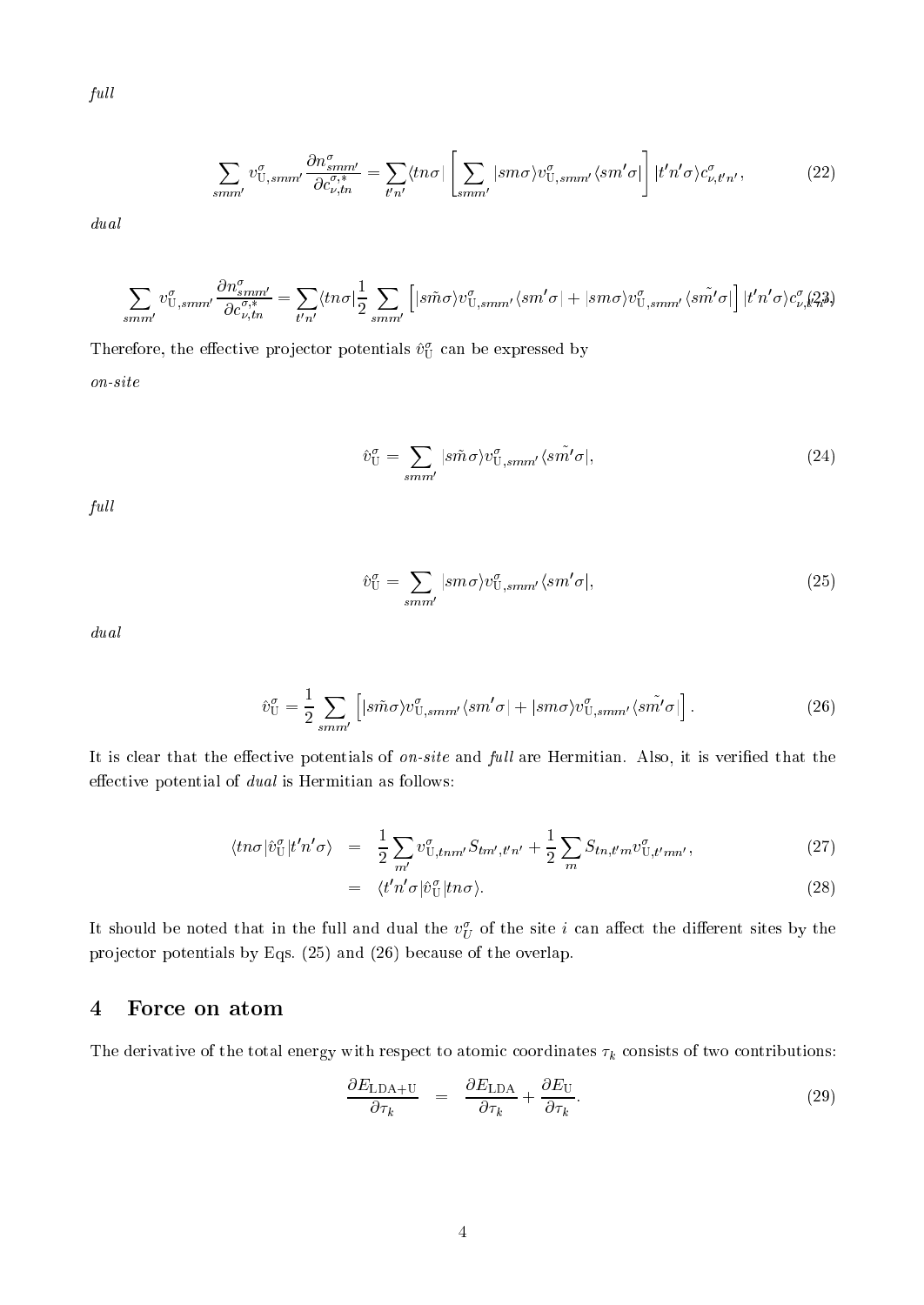The first term can be evaluated in the same way as in the LDA. The second term is given by

$$
\frac{\partial E_{\rm U}}{\partial \tau_k} = \sum_{\sigma, \text{sm}^{m'}} \frac{\partial E_{\rm U}}{\partial n_{\text{sm}^{m'}}^{\sigma}} \frac{\partial n_{\text{sm}^{m'}}^{\sigma}}{\partial \tau_k},
$$
\n
$$
= \sum_{\sigma, \text{sm}^{m'}} v_{\rm U, \text{sm}^{m'}}^{\sigma} \frac{\partial n_{\text{sm}^{m'}}^{\sigma}}{\partial \tau_k}
$$
\n
$$
= \sum_{\sigma, \nu} \sum_{\text{tn}, \text{t}'^{n'}} \left\{ \frac{\partial c_{\nu, \text{tn}}^{\sigma,*}}{\partial \tau_k} \langle \text{tn} \sigma | \hat{v}_{\rm U}^{\sigma} | \text{t}' \eta' \sigma \rangle c_{\nu, \text{t}'^{n'}}^{\sigma} + c_{\nu, \text{tn}}^{\sigma,*} \langle \text{tn} \sigma | \hat{v}_{\rm U}^{\sigma} | \text{t}' \eta' \sigma \rangle \frac{\partial c_{\nu, \text{t}'}^{\sigma}}{\partial \tau_k} + c_{\nu, \text{tn}}^{\sigma,*} c_{\nu, \text{t}^{n'}}^{\sigma} \frac{\partial \langle \text{tn} \sigma | \hat{v}_{\rm U}^{\sigma} | \text{t}' \eta' \sigma \rangle}{\partial \tau_k} \right\}. \tag{30}
$$

Considering  $Hc_{\nu} = \varepsilon_{\nu}Sc_{\nu}$  and  $c^{\dagger}Sc = I$ , the first and second terms in Eq. (30) can be transformed into derivatives of the overlap matrix. The third term in Eq. (30) is analytically differentiated, since it ontains just twoenter integrals.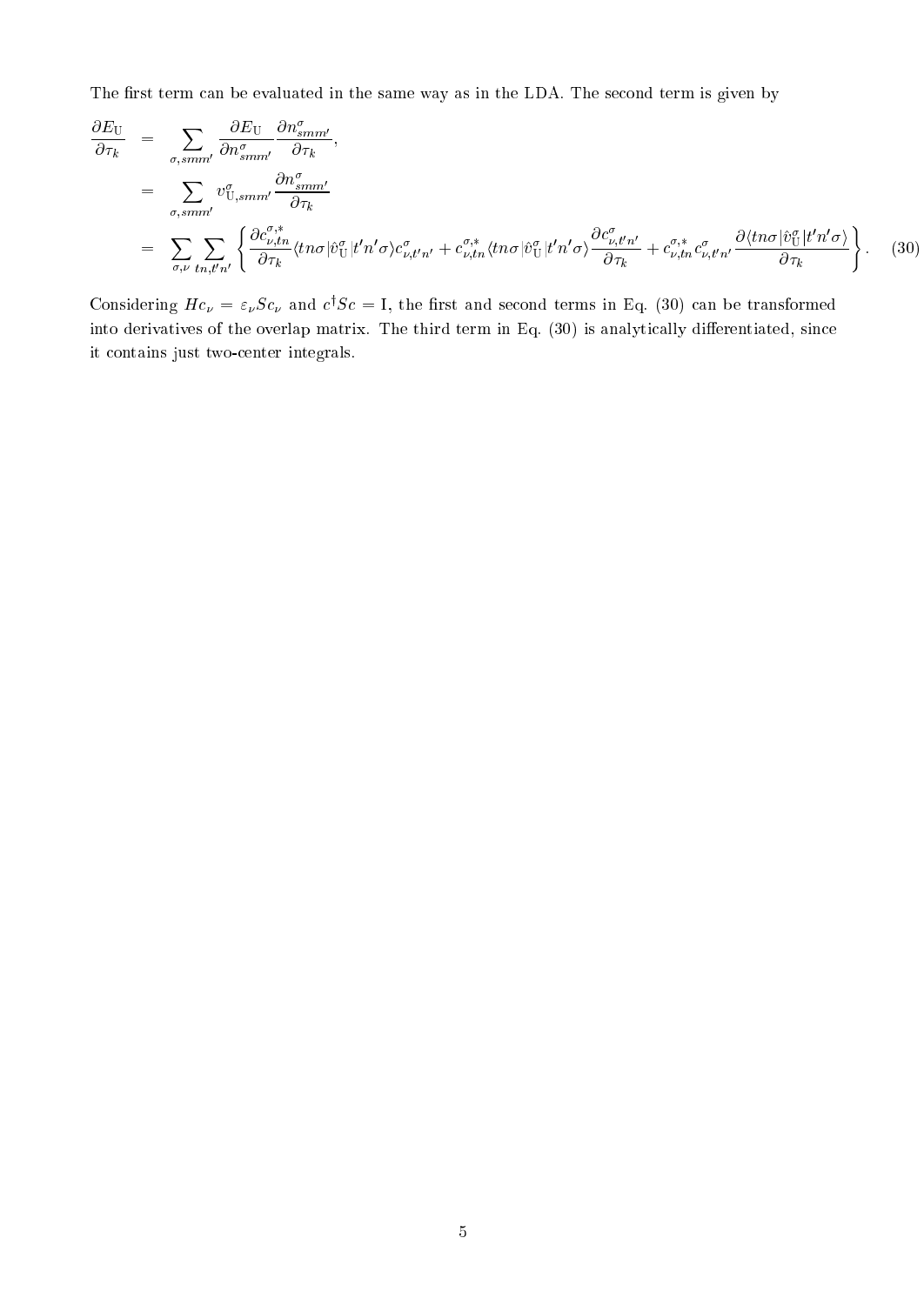### 5 Enhan
ement of orbital polarization

The LDA+U functional can possess multiple stationary points due to the degree of freedom in the configuration space of occupation ratio for degenerate orbitals. If electrons are occupied with a nearly same occupancy ratio in degenerate orbitals at the first stage of SCF steps, the final electronic state often onverges a stationary minimum with non-orbital polarization after the SCF iteration. Also, it is often likely that electrons are disproportionately occupied in some of degenerate orbitals due to the exchange interaction, which is so-called 'orbital polarization'. As an example of the multiple minima, we can point out a cobalt oxide (CoO) bulk in which d-orbitals of the cobalt atom are split to  $t_{2g}$  and  $e_q$  states, and the five of seven d-electrons are occupied in  $t_{2q}$  and  $e_q$  states of the majority spin, and remaining two d-electrons are occupied in the  $t_{2g}$  state of the minority spin. Then, it depends on the initial occupancy ratios for the  $t_{2g}$  states of the minority spin how the remaining two d-electrons are occupied in three  $t_{2g}$  states. If the initial occupancy ratios are uniform, we may arrive at the non-orbital polarized state. In fact, unless any special treatment is considered for the initial occupancy ratios, we see the non-orbital polarized state of the CoO bulk. In order to explore the degree of freedom for the orbital occupation, therefore, it is needed to develop a general method which explicitly induces the orbital polarization. To indu
e the orbital polarization, a polarized redistribution s
heme is proposed as follows:

diagonalize 
$$
d_s^{\sigma} = V^{\dagger} n_s^{\sigma} V \quad d_s^{\sigma}
$$
: ascending order (31)

summation 
$$
D = \sum_{m=1}^{2l+1} d_{sm}^{\sigma}
$$
 (32)

redistribution  $_{2l+1} = 1,$  $d'_{2l} = 1,$ :::;  $d'_m = D - (2l + 1 - m),$  $d'_{m-1} = 0, \dots$  (33) where  $D=\sum d_m'$  $(3-7)$ 

$$
back\ transform \qquad n^{\prime \sigma}_{s} = V d^{\prime \sigma}_{m} V^{\dagger} \tag{35}
$$

After diagonalizing each subshell matrix consisting of occupation numbers, we introduce a polarized redistribution scheme given by Eq. (33) while keeping Eq. (34). Then, by a back transformation Eq. (35), we can obtain a polarized occupation matrix for each subshell. This polarized redistribution scheme is applied during the first few SCF steps, and then no modification is made during subsequent SCF steps. This proposed scheme maybe applicable to a general case: any crystal field, any number of ele
trons in the subshell, and any orbitals: p,d,f,...

### 6 Orbital optimization within LDA+U

In the orbital optimization within  $LDA+U$ , let us assume that the effective U-potential in the  $LDA+U$ method is applied to the primitive basis orbital  $\chi$  instead of the optimized basis orbital  $\phi$ , which is more natural in a physical sense than the opposite assumption.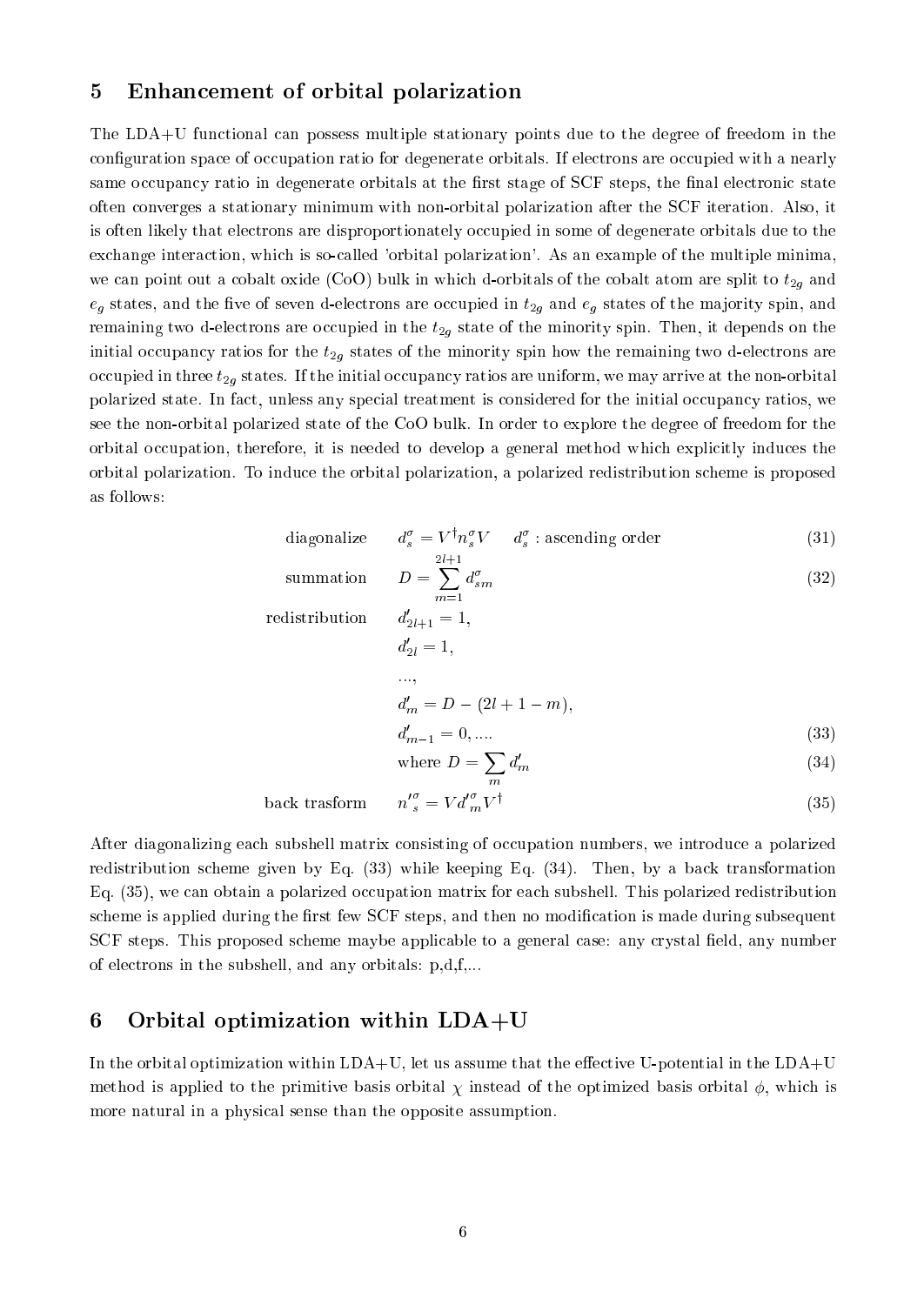A Kohn-Sham (KS) orbital  $\psi_{\mu}$  in the orbital optimization method is expressed by a linear combination of primitive orbitals  $\chi$ :

$$
\begin{split}\n|\psi_{\nu}^{\sigma}\rangle &= \sum_{i\alpha} c_{\mu,i\alpha}^{\sigma} |\phi_{i\alpha}\rangle, \\
&= \sum_{i\alpha} c_{\mu,i\alpha}^{\sigma} \left\{ \sum_{q} a_{i\alpha q} |\chi_{i\eta} \rangle \right\}, \\
&= \sum_{i\alpha} \sum_{q} c_{\mu,i\alpha}^{\sigma} a_{i\alpha q} |\chi_{i\eta} \rangle, \\
&= \sum_{i\eta} \left\{ \sum_{p} c_{\mu,i\alpha}^{\sigma} a_{i\alpha q} \right\} |\chi_{i\eta} \rangle, \\
&= \sum_{i\eta} b_{\mu,i\eta}^{\sigma} |\chi_{i\eta} \rangle,\n\end{split} \tag{36}
$$

where  $\alpha \equiv (plm)$ ,  $\eta \equiv (qlm)$ , c and b are LCAO coefficients for contracted and primitive orbitals, respectively, and a contraction coefficients. For simplicity we consider an non-Bloch expression of the one-particle wave functions, but the extention of the below description to Bloch wave functions is straightforward. Assuming that the occupation number operators defined by Eqs.  $(6)-(8)$  are constructed by the primitive orbitals, we have the occupation numbers for the on-site, full, and dual given by

on-site

$$
n_{smm'}^{\sigma} = \varrho_{s m, s m'}^{\sigma},\tag{37}
$$

full

$$
n_{smm'}^{\sigma} = \sum_{tn, t'n'} \varrho_{tn, t'n'}^{\sigma} S_{tn, sm} S_{sm', t'n'}, \qquad (38)
$$

dual

$$
n_{smm'}^{\sigma} = \frac{1}{2} \sum_{tn} \left\{ S_{sm',tn} \varrho_{tn,sm}^{\sigma} + \varrho_{sm',tn}^{\sigma} S_{tn,sm} \right\},\tag{39}
$$

where  $\varrho^*$  is the primitive density matrix defined by

$$
\varrho_{sm,s'm'}^{\sigma} = \sum_{\nu} f_{\nu} \langle \psi_{\nu}^{\sigma} | \hat{\varrho}_{sm,s'm'}^{\sigma} | \psi_{\nu}^{\sigma} \rangle,
$$
  

$$
= \sum_{\nu} f_{\nu} b_{sm}^{\sigma,*} b_{s'm'}^{\sigma} \tag{40}
$$

with a primitive density operator:

$$
\hat{\varrho}_{sm,s'm'}^{\sigma} = |\tilde{\chi}_{sm\sigma}\rangle\langle\tilde{\chi}_{s'm'\sigma}|.
$$
\n(41)

Moreover, by defining a contracted density operator:

$$
\hat{\rho}_{sm,s'm'}^{\sigma} = |\hat{\phi}_{sm\sigma}\rangle\langle\hat{\phi}_{s'm'\sigma}|,\tag{42}
$$

we have the contracted density matrix  $\rho^{\downarrow}$  given by

$$
\rho_{sm,s'm'}^{\sigma} = \sum_{\nu} f_{\nu} \langle \psi_{\nu}^{\sigma} | \hat{\rho}_{sm,s'm'}^{\sigma} | \psi_{\nu}^{\sigma} \rangle, \n= \sum_{\nu} f_{\nu} c_{sm}^{\sigma,*} c_{s'm'}^{\sigma}.
$$
\n(43)